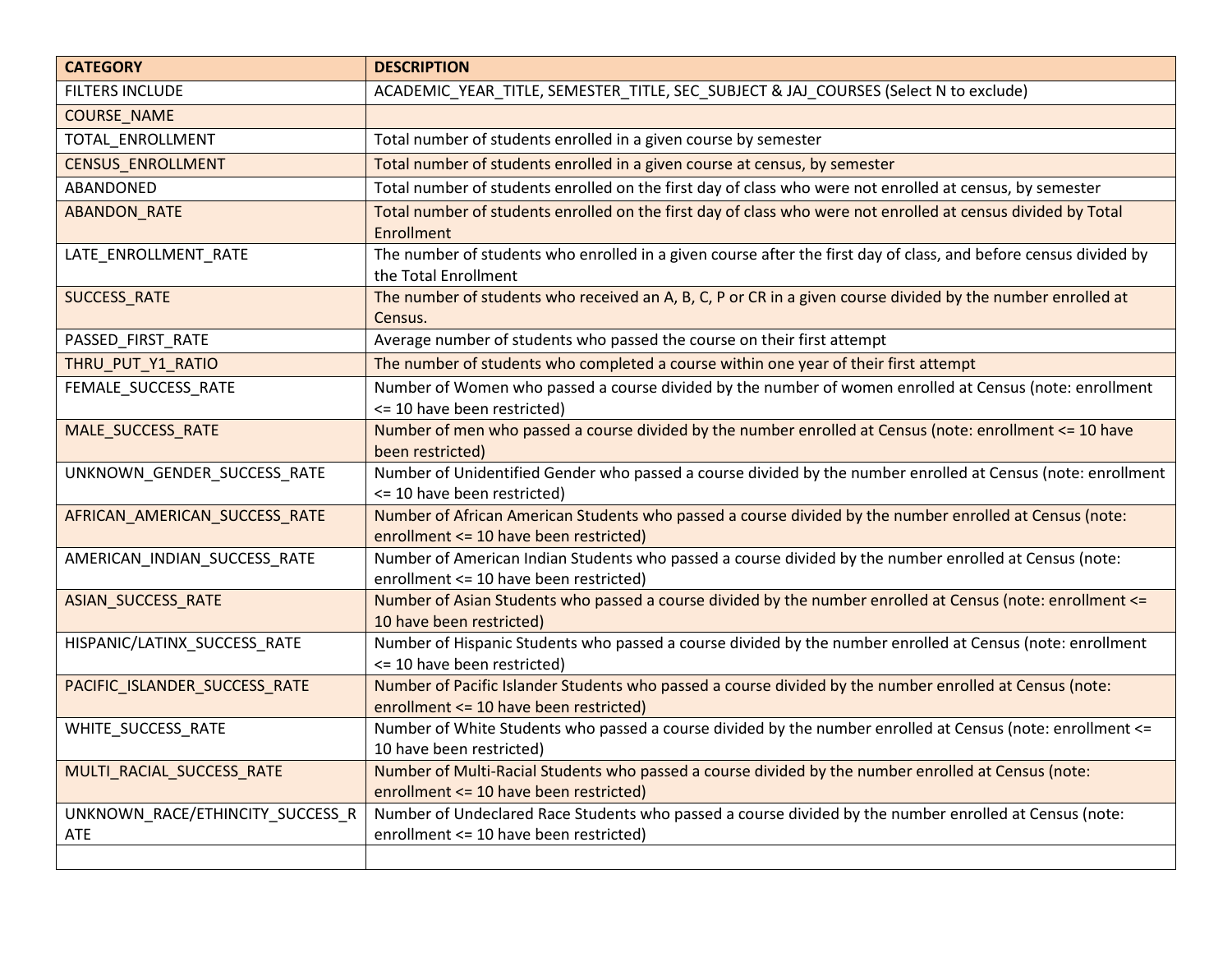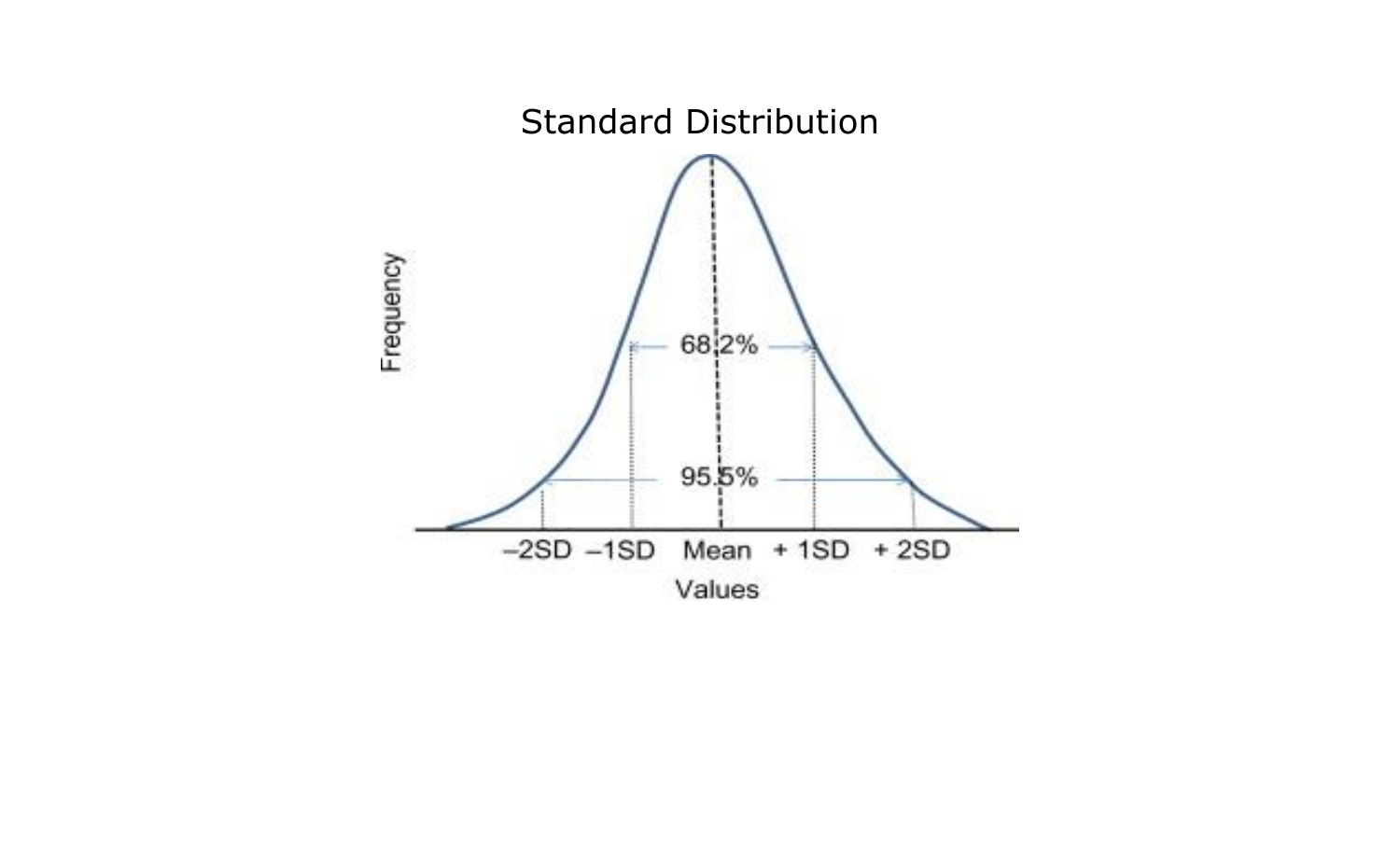## ENG 1AX Profile

| Academic Year<br>Subject<br>Semester<br>Y ENG<br>All values<br>All values |          |         |         |  |     |     |  | JAJ<br>Course<br>Add Filter +<br>All values<br>$Y$ ENG-1AX |      |       |              |       |                   |                         |  |       |           |       | 팀 -    | $\rightarrow$ | $\mathbb{B}$ + $\mathbb{B}$ |                                                        |                            |   |
|---------------------------------------------------------------------------|----------|---------|---------|--|-----|-----|--|------------------------------------------------------------|------|-------|--------------|-------|-------------------|-------------------------|--|-------|-----------|-------|--------|---------------|-----------------------------|--------------------------------------------------------|----------------------------|---|
| Search all 4 rows                                                         |          |         |         |  |     |     |  |                                                            |      |       |              |       |                   |                         |  |       |           |       |        |               |                             |                                                        | $  $ <sub>il</sub> Viz $+$ |   |
| Academic Year                                                             | Semester | Subject | Course  |  |     |     |  |                                                            |      |       | Success Rate |       | Passed First Rate | Throughput Year 1 Ratio |  | Ť     | ider<br>5 |       | å<br>e |               | <b>M</b><br>$\frac{M}{6}$   | ă<br>g.<br><b>ALC</b>                                  |                            | Ð |
| 2020-21                                                                   | Fall     | ENG     | ENG-1AX |  | 544 | 522 |  | 22 <sup>1</sup>                                            | 4.0% | 9.6%  |              | 62.1% | 61.0%             |                         |  |       |           |       |        |               |                             | 60.0% 0 0 0 0 0 0 0 0 0 0 0 0 0 0                      |                            |   |
| 2020-21                                                                   | Summer   | ENG     | ENG-1AX |  | 55  | 52  |  |                                                            | 5.5% | 1.8%  |              | 75.0% | 62.0%             | 71.0%                   |  | $O$ 0 |           | 00000 |        |               |                             | $\begin{array}{c} \circ \\ \circ \\ \circ \end{array}$ |                            |   |
| 2019-20                                                                   | Spring   | ENG     | ENG-1AX |  | 392 | 355 |  | 37                                                         | 9.4% | 22.4% |              | 51.5% | 46.0%             |                         |  |       |           |       |        |               |                             |                                                        |                            |   |
| 2019-20                                                                   | Fall     | ENG     | ENG-1AX |  | 788 | 743 |  | 45                                                         | 5.7% | 9.5%  |              | 65.4% | 65.0%             |                         |  |       |           |       |        |               |                             |                                                        |                            |   |